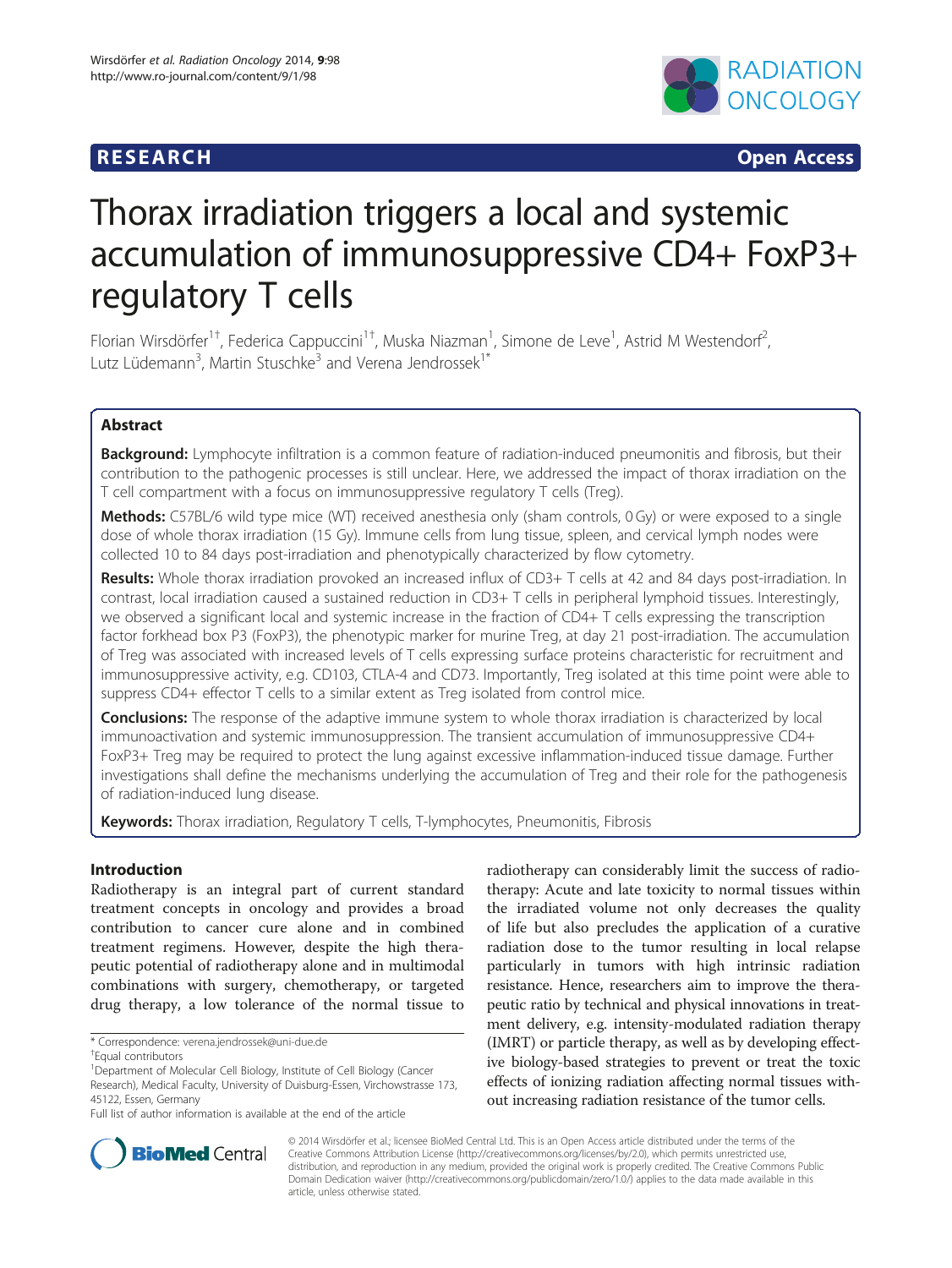As a clinically relevant example the lung constitutes a highly radiosensitive tissue with little repair capacity. As a consequence, radiation-induced pneumonitis and fibrosis are observed as severe dose-limiting complications of total body irradiation (TBI) or radiotherapy of thorax-associated neoplasms [[1](#page-9-0)-[3\]](#page-9-0). However, so far there is no available effective pharmacotherapy suited to specifically prevent or treat radiation-induced lung disease in the clinical setting so that a symptomatic antiinflammatory therapy remains standard of care, though its use is disputed [[4\]](#page-9-0).

Depending on the total radiation dose and the irradiated volume, patients develop a toxic inflammation of the lung parenchyma (pneumonitis) within 4 to 12 weeks post-irradiation without or with subsequent lung fibrosis. Radiation-induced lung fibrosis is mostly observed 6 to 24 months after radiotherapy and may become chronic in patients with a large irradiated lung volume [\[4](#page-9-0)]. Interestingly, experimental models using whole thorax or hemithorax irradiation of fibrosissensitive mice (C57BL/6) mimic human disease with respect to the time course and major symptoms so that they can be used to define the underlying mechanisms as well as disease biomarkers [[5-8\]](#page-9-0).

Investigations in patient probes and animal models demonstrate a complex response of the lung tissue with multiple interactions between resident cells (alveolar epithelial cells I and II, endothelial cells, fibroblasts), stromal factors and infiltrating immune cells [[9,10\]](#page-9-0). It is assumed that radiation-induced pulmonary fibrosis may originate from a disturbed balance between tissue inflammation and repair as it has been described for other fibrotic diseases [\[11\]](#page-10-0). However, it is still controversial whether cells from the innate and adaptive immune system directly contribute to radiation-induced tissue damage or only modulate disease progression.

In this regard there is evidence from preclinical and clinical investigations that T cells constitute an important part of the immune cells infiltrating the lung tissue upon irradiation of the thoracic region [\[6](#page-9-0),[12-15](#page-10-0)]. Even more important, the presence of CD4+ T-lymphocytes in the bronchioalveolar lavage fluid (BALF) of irradiated breast or lung cancer patients correlated with a pneumonitic reaction [[13,15](#page-10-0)]. A radiation-induced increase in T-lymphocytes in the lung tissue, particularly CD4+ T-lymphocytes, during the pneumonitic phase was confirmed in rodent models [[7](#page-9-0)[,16,17\]](#page-10-0). Of note, depletion of CD4+ T cells during the pneumonitic phase decreased radiation-induced lung fibrosis pointing to a contribution of these cells to disease pathogenesis [[16](#page-10-0)]. In contrast, lung fibrosis upon whole thorax irradiation was aggravated in recombination-activating gene 2 (RAG2)-deficient mice; these mice lack mature T- and B-lymphocytes suggesting that lymphocytes may also have beneficial effects

in radiation-induced lung disease [[18](#page-10-0)]. Interestingly, in further own investigations thorax irradiation triggered the early appearance of two distinct types of T-helper cells in C57BL/6 mice, namely interleukin 17 (IL-17)-expressing CD4+ T cells and CD4+ FoxP3+ T-lymphocytes in the lung tissue [\[18\]](#page-10-0). The above data suggest a causal link between the recruitment or local expansion of specific T-lymphocyte populations and the course of radiationinduced lung disease. In the present investigation we addressed the potency of ionizing radiation to induce local and systemic changes in the T cell compartment with a focus on regulatory T cells (Treg) using a C57BL/6-based murine model. Treg specifically express the transcription factor FoxP3 which activates genes that silence many effector T cell genes and suppress T cell proliferation and activation in the periphery by secreting inhibitory cytokines such as transforming growth factor beta1 (TGF-β1) and IL-10 [[19](#page-10-0)].

Here, we show that radiation-induced pneumonitis is associated with specific local and systemic time-dependent changes in the T cell compartment. Importantly, whole thorax irradiation (WTI) triggered the local and systemic accumulation of CD4+ FoxP3+ Treg with immunosuppressive capacities during the early pneumonitic phase. These immunosuppressive cells may be necessary to keep in check effector T cells with tissue destructive activity, such as T<sub>H</sub>1 cells or IL-17-expressing T<sub>H</sub>17 cells. An improved understanding of the underlying mechanisms and of the role of these regulatory cells during radiationinduced pneumonitis may open novel routes to prevent or treat radiation-induced pneumonitis and fibrosis.

# Material and methods Mouse strains

Eight-to-twelve weeks-old C57BL/6 wild-type mice (WT) were enrolled in the study. All animals were bred and housed under specific pathogen-free conditions in the Laboratory Animal Facility of the University Hospital Essen. Food consisting of a commercial laboratory animal diet and drinking water were provided *ad libitum*. The animal facility and all protocols were approved by the Universities Animal Protection Boards in conjunction with the Landesamt für Natur, Umwelt und Verbraucherschutz Nordrhein-Westfalen (LANUV) according to the German animal welfare regulations (AZ.8.87-51.04.20.09.333).

# Experimental setup for whole thorax irradiation (WTI)

For whole thorax irradiation, groups of four mice were irradiated in parallel. Animals were anesthetized with 2% isoflurane, placed in holders and irradiated simultaneously with a single dose of 0 Gy (sham control) or 15 Gray (Gy) over their whole thorax. The radiation dose was applied using a Cobalt-60 source (Phillips, Hamburg, Germany). The irradiation was performed using a field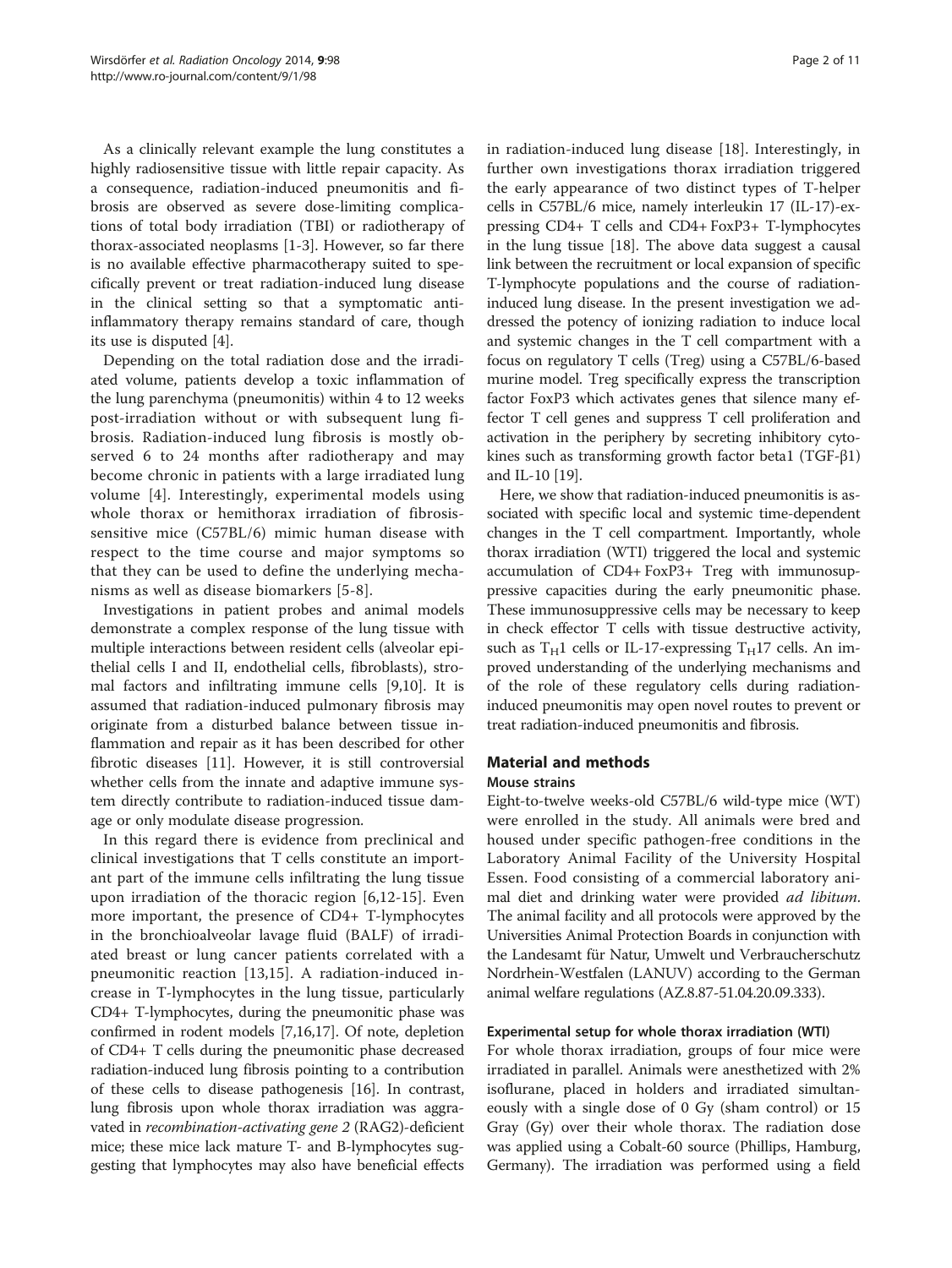size of 23.3 cm  $\times$  2 cm at the focus target distance of 58 cm. The field size was additionally reduced to 23.3 cm  $\times$  1.5 cm field size (full width half maximum) using two Lipowitz metal absorber blocks (5.3 cm thickness) at focus surface distance of 44 cm. The beam collimation allowed for the irradiation of an axial 1.5 cm thick slice covering the lungs of 4 mice fixed in parallel position at a time. The mouse lung position within the dedicated mice holders were validated once with a CT scan of the complete positioning setup.

Dosimetry was performed with a type 31016 pin point "3D chamber" (0.016 cm<sup>3</sup>), a reference semiflex chamber type  $31003$   $(0.3 \text{ cm}^3)$  and an electrometer type UNIDOS (PTW, Freiburg, Germany). Dose was applied with an accuracy of 3% (+3% for the two mice with 3 cm distance to central beam axis, -3% for the two mice with 9 cm distance to central beam axis). The body dose outside the irradiation field was found 1.3% of the prescribed dose. The Co-60 source provided a dose rate of approximately 0.5 Gy/min at the target.

#### Collection of bronchoalveolar lavage fluid (BALF)

To obtain BAL fluid (BALF), a horizontal incision was made in the dissected tracheal tube. A syringe needle was connected and fixed by two surgical knots and the lungs were lavaged three times with 0.4 mL PBS. All fluid collected from one mouse was pooled and 50 μL were cytospun onto glass slides at 400 rpm/5 min with a Shandon Cytospin 4 (Thermo Scientific, USA). Slides were allowed to air dry for several minutes and were then Giemsa-stained. Stainings were further analysed via bright-field microscopy.

## Isolation of lymphocytes from spleen, cervical lymph nodes and lungs

Mice were sacrificed at days 10, 21, 42, or 84 postirradiation and lung tissue, cervical lymph nodes and spleen were collected for further analysis as follows:

## Isolation from spleen

Spleens were rinsed with an erythrocyte lysis buffer (containing  $0.15$  M NH<sub>4</sub>Cl, 10 mM KHCO<sub>3</sub>, and 0.5 M EDTA), meshed through a 70 μm cell strainer, passed through a 30 μm cell strainer and washed with complete medium (RPMI medium supplemented with 10% fetal calf serum, Penicilline and Streptomycine).

## Isolation from cervical lymph nodes

Cervical lymph node cells (cLN) were disrupted with two 23G needles in PBS containing 2 mM EDTA and 2% fetal calf serum or complete medium respectively, and collected in complete medium for further analysis.

#### Isolation from lungs

Lungs were cut into pieces and digested in 1 mg/mL Collagenase D and 10 μg/mL DNAse for 45 min at 37°C and the cell suspension filtered (70 μm cell strainer) and subsequently centrifuged by 1500 rpm for 6 min. Total lung cells (TLC) were then rinsed with an erythrocyte lysis buffer (containing  $0.15$  M NH<sub>4</sub>Cl, 10 mM KHCO<sub>3</sub>, and 0.5 M EDTA), passed through a 30 μm cell strainer and washed with complete medium for subsequent phenotyping.

#### Phenotyping of leukocytes by flow cytometry

Lung cells were stained with anti-mouse CD45 Pacific Blue (30-F11) for determination of leukocytes in the lung tissue. Splenocytes, cLN cells, and lung cells were further fluorochrome-labeled with anti-mouse CD3ε (145-2C11), CD4 (RM4-5), CD8 (53-6.7), CD45R/B220 (RA3-6B2), CD39 (24DMS1), CD73 (TY/11.8) and CD103 (M290). Detection of FoxP3 and CTLA-4 was performed using the FoxP3 staining kit from eBioscience (Frankfurt, Germany) with anti-mouse FoxP3 (FJK-16 s) and anti-mouse CTLA-4 (UC10-4B9), according to the manufacturer's recommendations. All antibodies used in this study, were obtained from BD Biosciences (Heidelberg, Germany), BioLegend (Fell, Germany) or eBioscience (Frankfurt, Germany).

#### RNA isolation, cDNA synthesis and RT-PCR analysis

For RNA isolation ex vivo isolated lung tissues were lysed in RLT-buffer using an ULTRA-TURRAX® UTC (IKA, Staufen, Germany). RNA was isolated using RNeasy Mini kit (Qiagen, Hilden, Germany) according to the manufacturer's instruction. Total RNA  $(1 \mu g)$  was used for reverse transcription (RT) with Superscript™-II reverse transcriptase (Qiagen) using oligo-dT primers according to the manufacturer's instructions. 0.5 μL of obtained cDNA was used for PCR reaction as previously described [\[20\]](#page-10-0). Analysis was carried out using the oligonucleotide primers FoxP3\_sense CTGGCGAAGGGCTCGGTAGTCCT, Fox-P3\_antisense CTCCCAGAGCCCATGGCAGAAGT; βActin\_ sense GGCTGTATTCCCCTCCATCG; βActin\_antisense CCAGTTGGTAACAATGCCATGT.

#### Suppression assay

CD4+ CD25hi Treg were separated from cLNs and spleen of mice that received 0 Gy or 15 Gy whole thorax irradiation using a FACSAria II cell sorter (BD Biosciences). As responder T cells, CD4+ T cells were purified from spleens of naive WT mice using the CD4+ T cell isolation kit II (Miltenyi Biotec, Bergisch-Gladbach, Germany) and were labeled with Carboxyfluorescein succinimidyl ester (CFSE) (Invitrogen). CD4+ responder T cells  $(1 \times 10^5)$  were either cultured alone or co-cultured with CD4+ CD25hi Treg (1 × 105 ) for 4 days in the presence of 1 μg/mL anti-CD3 (2C11; BD Biosciences). Irradiated splenocytes from naive C57BL/ 6 mice served as antigen-presenting cells (APCs)  $(3 \times 10^5)$ .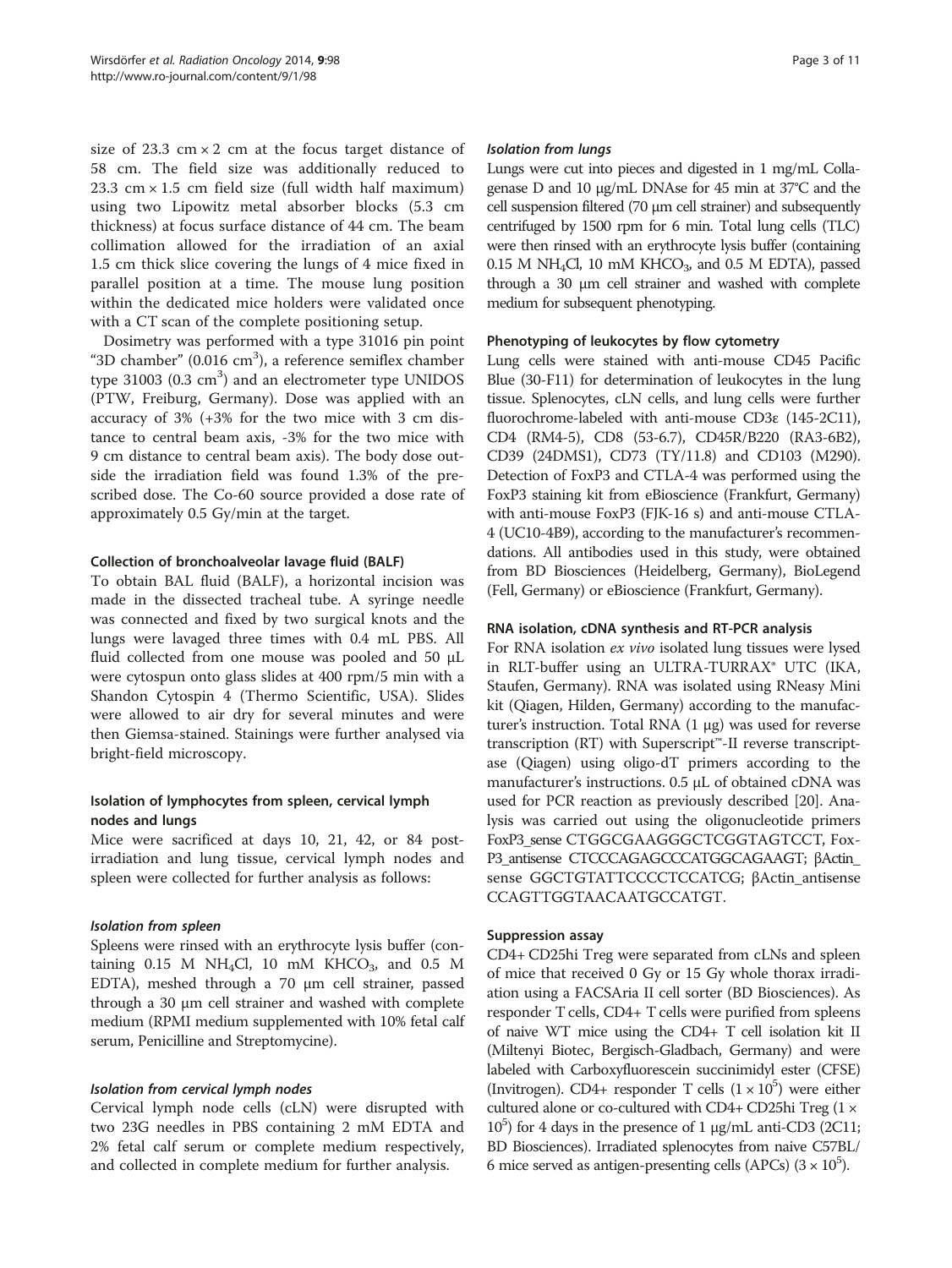#### Statistical analysis

If not otherwise indicated, data were obtained from 2 – 3 independent experiments with at least 3 mice each. Mean values were calculated and used for analysis of standard deviation (SD) or standard error (SEM) and statistical significance. Differences were assessed by 2 way ANOVA followed by Bonferroni's multiple comparison test. Data analysis was performed with Prism 5.0 software (GraphPad, La Jolla, CA). Statistical significance was set at the level of  $p < 0.05$ .

## Results

## WTI induces time-dependent changes in the immune cell composition of the lung tissue

In a first set of experiments we compared radiationinduced local changes in immune cell composition within the lung tissue during the pneumonitic phase. To this end, we exposed C57BL/6 wild type mice to a single dose of WTI with 0 Gy or 15 Gy. Using flow cytometry we subsequently analyzed phenotypic markers of leukocytes isolated from the lung tissue 10 to 84 days postirradiation. While the fraction of total leukocytes (CD45+ cells; gating strategy: Figure [1](#page-4-0)A) in the lung tissue was comparable to sham controls until 21 days after WTI with 15 Gy, a significant increase of CD45+ cells in the lung tissue was observed at 42 and 84 days post-irradiation (Figure [1B](#page-4-0)). The fraction of B-lymphocytes (B220+ cells) in the irradiated lung tissue also remained relatively constant during the early pneumonitic phase, but a significant increase in B220+ cells was detected at 84 days post-irradiation (Figure [1C](#page-4-0)). Finally, we also observed a pronounced increase in CD3+ T cells at 42 and 84 days post-irradiation compared to sham controls. Interestingly, the increase in CD3+ T cells was paralleled by a comparable increase in the amount of CD4+ T cells, whereas the levels of CD8+ T cells in the lungs of irradiated mice and the sham controls did not differ significantly (Figure [1](#page-4-0)D-F). Analysis of cells present in the bronchioalveolar lavage fluid (BALF) of irradiated mice and sham controls corroborated the above findings of increased immune cell infiltration into the irradiated lungs at 21 days post-irradiation (Figure [1G](#page-4-0)).

# WTI triggers distinct time-dependent changes in the T cell compartment of peripheral lymphoid organs

Next we examined the potential of WTI to induce systemic changes in the T cell compartment. To this end, we isolated lymphocytes from spleen and cervical lymph nodes (cLN) and analyzed the fraction of CD3+ T-lymphocytes, CD4+ T-lymphocytes and CD8+ T-lymphocytes using flow cytometry. As shown in Figure [2](#page-5-0)A and B, WTI led to a significant reduction of CD3+ T cells particularly the cervical lymph nodes (cLN) and less pronounced in the spleen of irradiated mice as compared to sham controls. The early drop in CD3+ T cells at days 10 and 21 post-irradiation involved reduction of both CD4+ and CD8+ T cells (Figure [2C](#page-5-0)-F). However, while the loss of CD4+ T cells was only transient and normal levels were reconstituted within 42 days post-irradiation, the suppressive effect of irradiation on CD8+ T cells was long-lasting and a significant reduction in the fraction of CD8+ T cells was still observed at 42 days post-irradiation, particularly in the cervical lymph nodes (Figure [2C](#page-5-0)-F).

# Thorax irradiation triggers a local and systemic accumulation of CD4+ FoxP3+ T regulatory cells

Since our earlier investigations suggested the generation of Treg in the lungs of mice exposed to hemithorax irradiation [[18\]](#page-10-0), we next examined time-dependent local and systemic changes in the amount of Treg in the lung tissue and peripheral lymphoid organs of mice exposed to WTI with 15 Gy. FoxP3 is considered as a reliable phenotypic marker of Treg, at least in mice [\[21-23](#page-10-0)]. Therefore, we examined the fraction of CD4+ FoxP3+ T cells in lung tissue, cervical lymph nodes and spleen until 84 days post-irradiation (gating strategy Figure [3A](#page-6-0)). Interestingly, we observed a significant increase in the levels of CD4+ FoxP3+ T cells in the lungs of mice exposed to WTI compared to sham irradiated mice at 21 days post-irradiation. However this increase was only transient and levels of CD4+ FoxP3+ T cells in the lung tissue reached values of sham controls within 42 days post-irradiation (Figure [3B](#page-6-0)). The accumulation of CD4+ FoxP3+ T cells at 21 days post-irradiation could be confirmed by RT-PCR mRNA analysis of FoxP3 expression levels in total lung RNA isolated from control and whole thorax irradiated animals (Figure [3](#page-6-0)C). Interestingly, a significant accumulation of CD4+ FoxP3+ T cells at day 21 post-irradiation was also observed in the analysis of lymphocytes from cervical lymph nodes and spleen of irradiated mice. Similarly to what was observed in lung tissues this effect was only transient, though a trend to higher levels of CD4+ FoxP3+ T cells in the peripheral lymphoid organs could be already observed at 10 days post-irradiation (Figure [3](#page-6-0)D-E).

# Treg isolated from irradiated mice have normal immunosuppressive function

Our data indicated that WTI leads to a local and systemic accumulation of CD4+ FoxP3+ T cells in the CD4+ T cell compartment during the early pneumonitic phase at 21 days post-irradiation. Next we aimed to explore whether CD4+ FoxP3 + cells that accumulate in the lung tissue at 21 days post-irradiation also express specific surface molecules associated with immunosuppressive activity of Treg, such as the adenosinergic ectoenzymes CD39 and CD73 [[24,25](#page-10-0)]. Therefore, we performed a detailed analysis of the fraction of CD4+ T cells expressing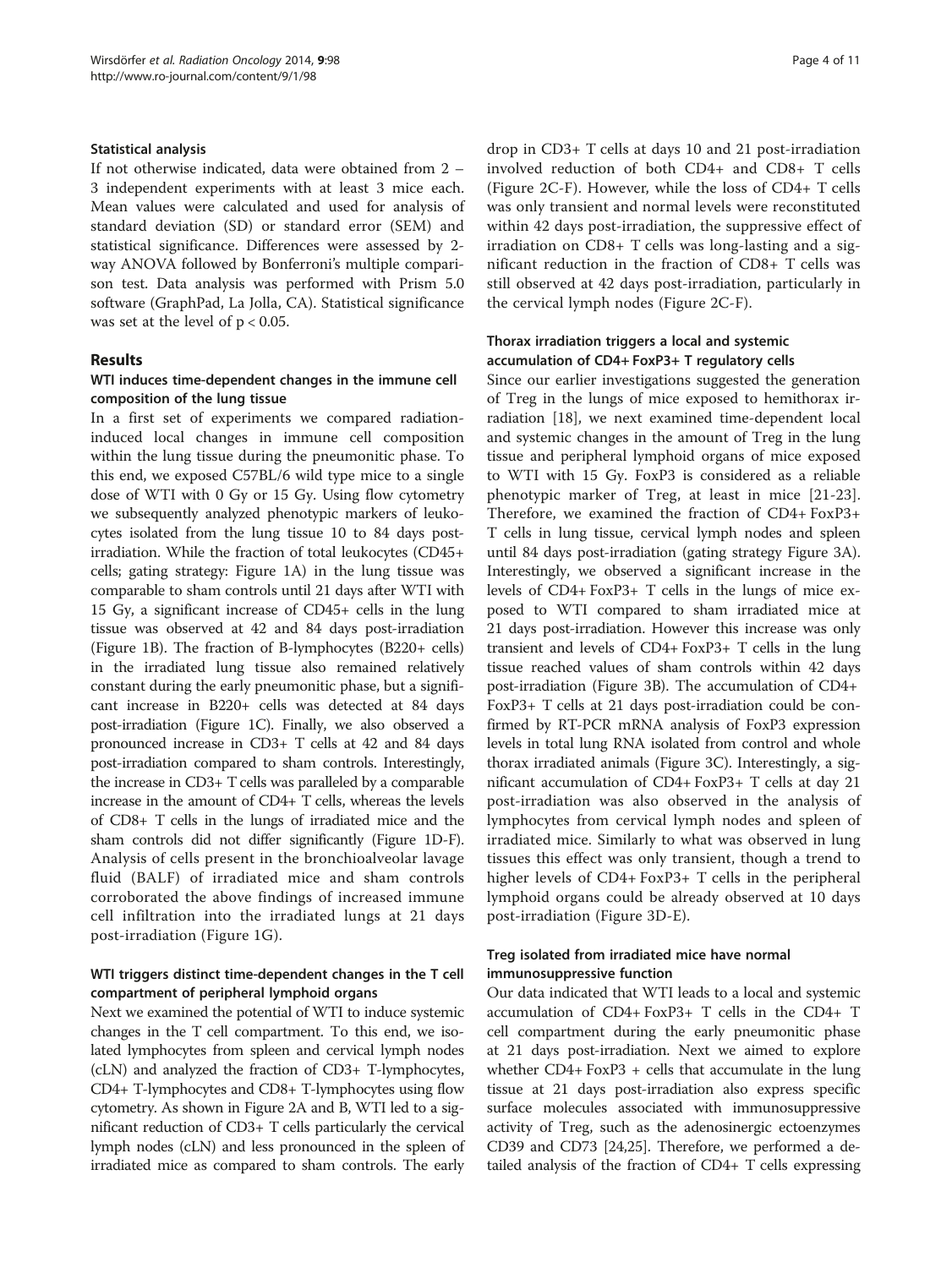<span id="page-4-0"></span>

CD39 and CD73 in the lungs of mice exposed to WTI and of sham controls. While levels of CD39+ CD4+ cells remained mostly unaffected (Figure [4A](#page-7-0)) we observed an increase in CD73+ CD4+ T cells in the lungs of mice exposed to WTI as compared to sham controls (Figure [4B](#page-7-0)). The time course of the increased surface expression of CD73 on CD4+ T cells followed the time course observed for the accumulation of CD4+ FoxP3+ T cells in the irradiated mice with a maximum at 21 days post-irradiation. Moreover, we noted a transient increase in CD4+ T cells and CD4+ FoxP3+ Treg expressing the marker proteins

CTLA-4 (Figures [4C](#page-7-0) and [5](#page-8-0)A) and CD103, respectively (Figures [4](#page-7-0)D and [5B](#page-8-0)), indicative for increased recruitment and activation of these cells into the lung tissue [[21,26\]](#page-10-0).

Finally we explored whether Treg from irradiated mice are functional and exert suppressive activity. For this we used CD4+ CD25hi cells since sorting of viable Treg via the intracellular marker FoxP3 (fixation step) is impossible. Indeed, when comparing the phenotype and inhibitory capacity of CD4+ CD25hi cells isolated by FACS sorting from peripheral lymphoid organs of mice exposed to WTI and sham controls at 21 days post-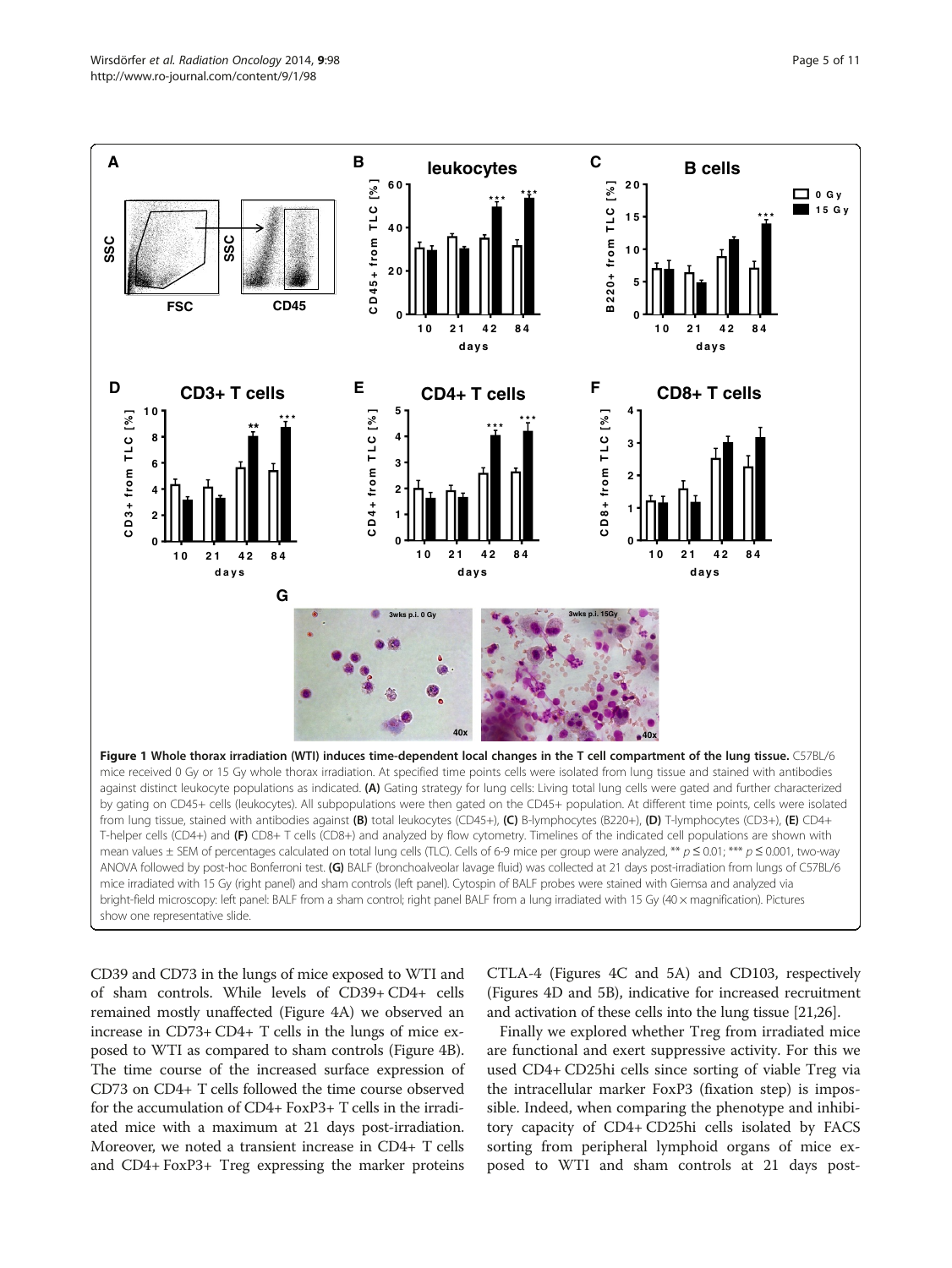<span id="page-5-0"></span>

irradiation, more than 90% of CD4+ CD25hi sorted cells expressed FoxP3 and could thus be considered as functional Treg (Figure [5C](#page-8-0)). Importantly, CD4+ CD25hi Treg isolated from cervical lymph nodes (Figure [5D](#page-8-0) left panel) or spleen (Figure [5](#page-8-0)D right panel) of mice exposed to WTI (black bars) were able to suppress proliferation of untreated CD4+ T responder cells with similar potency as CD4+ CD25hi Treg from sham controls (white bars). These results indicate that WTI triggers accumulation of Treg and that irradiation in vivo does not affect their immunosuppressive capacity.

## **Discussion**

Exposure of the thoracic region to ionizing radiation triggers time-dependent leukocyte infiltration into the lung, including lymphocytes. We show here that irradiation of the thoracic region exerts dual effects on the adaptive immune system: While WTI caused a sustained reduction in CD3+ T cells in peripheral lymphoid tissues it provoked an increased recruitment of CD4+ T cells to the lung tissue at 6 and 12 weeks post-irradiation. Importantly, we demonstrate that radiation-induced local immunoactivation was associated with local and systemic accumulation of cells with the phenotype of immunosuppressive Treg. This assumption is based on the

following findings: i) WTI triggered a transient increase in the CD4+ FoxP3+ cell fraction in the lungs and the peripheral lymphoid organs of mice compared to sham controls with a maximum at 21 days post-irradiation; ii) at the time of increased FoxP3-expression the levels of CD73, CD103 and of CTLA4 on CD4+ T cells were also increased; iii) FoxP3+ expressing CD4+ CD25hi cells isolated from irradiated mice displayed enhanced expression of the marker proteins CTLA-4 and CD103 and exhibited unrestrained immunosuppressive activity.

In more detail, local irradiation of the thoracic region caused a sustained systemic suppression of CD3+ T cells in peripheral lymphoid organs that was characterized by a transient decrease in CD4+ T cells and a long-lasting reduction of CD8+ T cell numbers. These observations suggest a more pronounced sensitivity of CD8+ T cells to the cytotoxic action of IR in vivo compared to CD4+ T cells. Pronounced cytotoxic effects of local irradiation on the circulating lymphocyte pool had already been observed by others and had been attributed to blood flow through the radiation field [[27](#page-10-0)]. In contrast, after an initial slight decrease of lymphocyte numbers in the lung tissue we observed increased levels of CD3+ T cells in the lung tissue at 42 and 84 days post-irradiation, presumably caused by an increased influx of CD4+ T cells.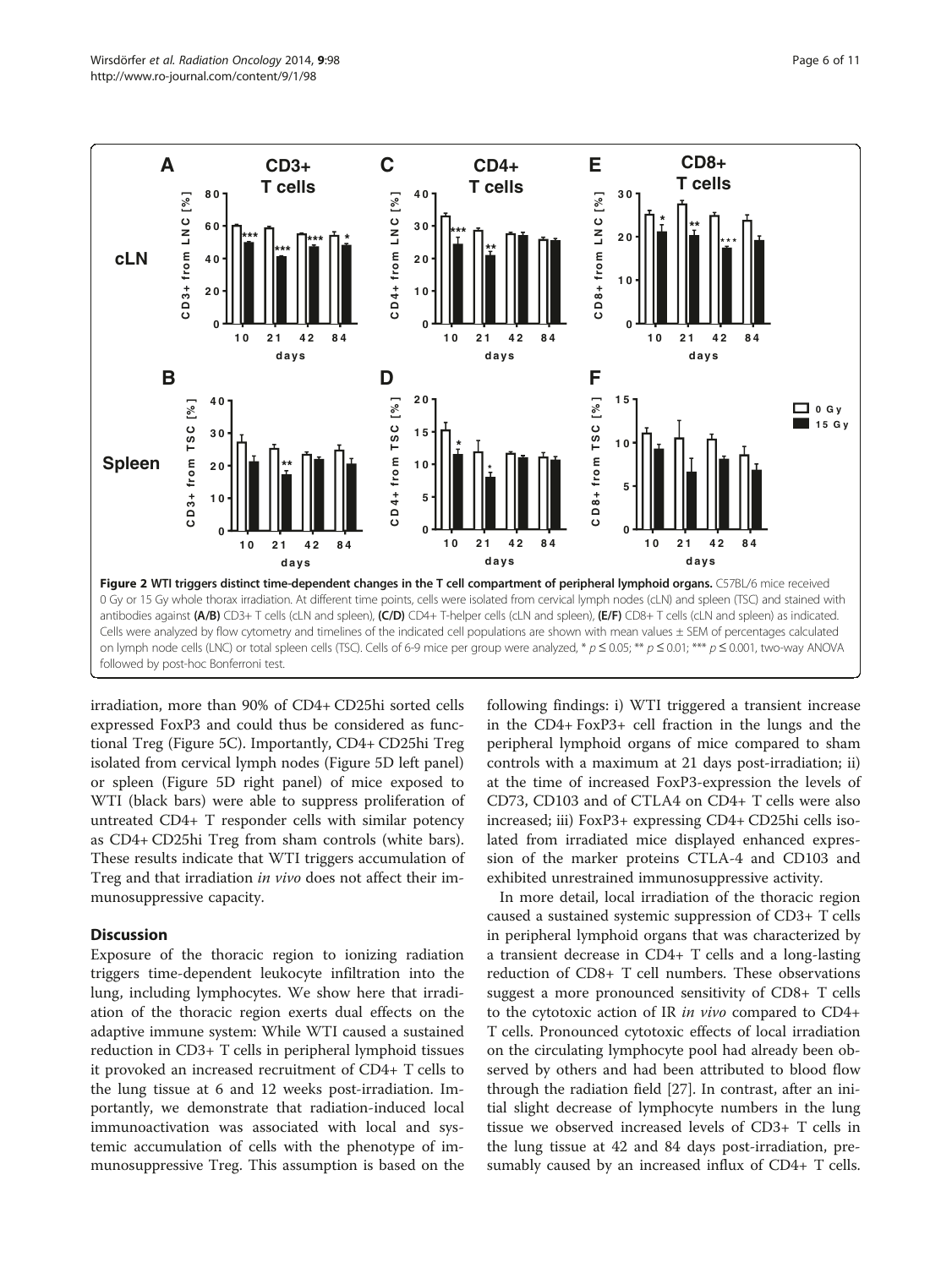<span id="page-6-0"></span>

Thus, lymphocyte influx correlated to the time of radiation-induced pneumonitis defined by maximum impairment of lung function in our earlier investigations [[6,](#page-9-0)[28\]](#page-10-0). Our present data corroborate earlier findings from rodent models of thorax irradiation showing that lymphocyte numbers increase after an initial early depletion by 3 to 6 weeks post-irradiation [\[7](#page-9-0)[,17](#page-10-0)].

It is known from preclinical and clinical investigations that CD4+ and CD8+ T-lymphocytes constitute a significant part of the immune cell infiltrate in the lung tissue of irradiated breast and lung cancer patients with a predominance of the CD4+ subset [\[12-16](#page-10-0)]. Of note, the increase in numbers of activated CD4+ T-lymphocytes in the BALF is more pronounced in symptomatic patients than in asymptomatic patients [\[13,15](#page-10-0)]. Vice-versa, increased apoptosis of peripheral blood lymphocytes, particularly CD8+ T cells, after curative radiation therapy is associated with reduced late toxicity [[29](#page-10-0)]. In line with these findings, depletion of CD4+ T cells during pneumonitis

decreased radiation-induced lung fibrosis in preclinical investigations in rats [\[16](#page-10-0)]. These findings indicate that infiltration of CD4+ T cells is a common feature of radiation-induced pneumonitis and that these cells may play a role for disease progression. Thus, CD4+ T cells may be promising targets for the modulation of radiation-induced late effects in the lung. However, so far little was known about the phenotype and function of CD4+ T-lymphocytes recruited to the lung tissue in response to thoracic irradiation. This is of particular interest because these cells depending on the microenvironment can differentiate into diverse subsets with opposing pro-inflammatory or immunosuppressive function, e.g.  $T_H1$ ,  $T_H2$  or  $T_H17$  cells and Treg, respectively.

Here we demonstrate for the first time that WTI leads to a selective accumulation of CD4+ FoxP3+ T cells both in lungs and peripheral lymphoid organs of mice at 21 days post-irradiation. These findings corroborate our recent observation about the appearance of CD4+ FoxP3+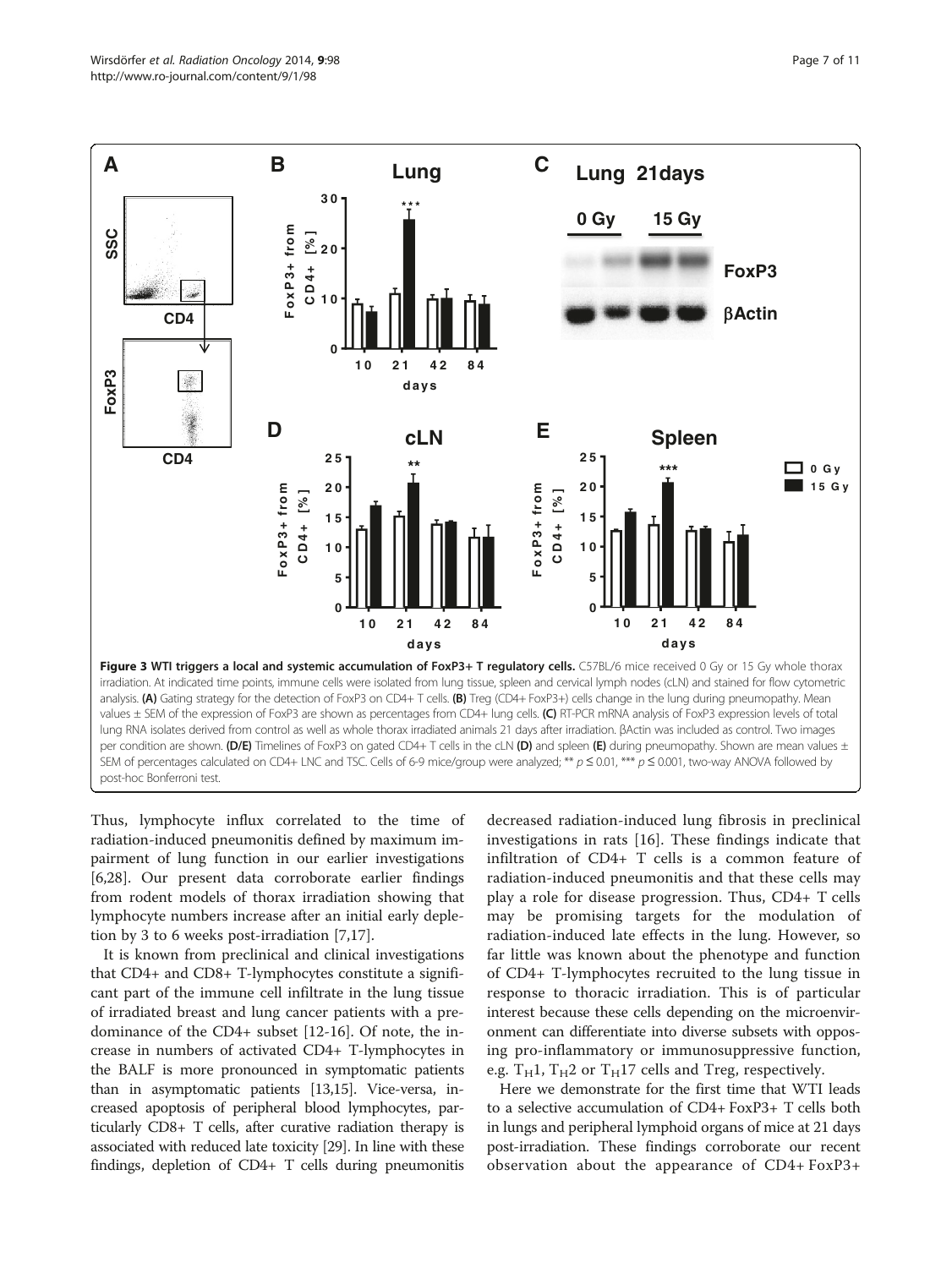<span id="page-7-0"></span>

T-lymphocytes in the lung tissue of mice exposed to hemithorax irradiation [\[18\]](#page-10-0). However, it had not yet been shown that local irradiation of the thoracic region also triggers a time-dependent accumulation of CD4+ FoxP3+ T-lymphocytes in cervical lymph nodes and in the spleen. The observation that local thorax irradiation also affects the T cell compartment in peripheral lymphoid organs supports earlier findings about systemic effects of a local irradiation: In this regard, irradiation of prostate tumors grown on the hint-leg of C57BL/6 mice resulted in the accumulation of CD4+ CD25hi FoxP3+ lymphocytes in peripheral lymphoid organs [[30](#page-10-0)]. Moreover, others and we have shown that lymphocyte infiltration after thorax irradiation is not exclusively confined to the radiation field but can also be observed in non-irradiated parts of the lung further corroborating a systemic response of the immune system to local irradiation [[6](#page-9-0)[,12,13,31](#page-10-0)].

Since thorax irradiation led to a decrease in CD3+ T cells by tendency at 21 days post-irradiation, it may be speculated that the radiation-induced accumulation of Treg during the pneumonitic phase may at least partially be due to increased survival of Treg compared to T effector lymphocytes. Such enhanced resistance of CD4+ FoxP3+ cells and of CD4+ CD25hi FoxP3+ cells to ionizing radiation compared to other T-lymphocytes has recently been reported in vitro and in vivo in different experimental models [\[30,32-36](#page-10-0)] and had been attributed among others to enhanced expression of anti-apoptotic Bcl-2 and therefore increased resistance to apoptosis [[32,33\]](#page-10-0). However, T-lymphocytes are generally characterized by a high intrinsic sensitivity to ionizing radiation so that only a minor population will survive WTI with 15 Gy. Certainly, thorax irradiation is known to provoke an increase in the levels of TGF-β1 [\[37](#page-10-0)], a cytokine involved in the differentiation of Treg [\[38-40](#page-10-0)]. Thus, radiation-induced changes in the lung microenvironment may alternatively trigger a local expansion of CD4+ FoxP3+ T-lymphocytes recruited to the lung tissue.

Of note, our data also demonstrate that Treg isolated from the lymphoid tissues of irradiated mice are fully functionally active: The CD4+ FoxP3 T cell fraction displayed up-regulated expression of surface molecules associated with recruitment and immunosuppressive function, namely CD103 and CTLA-4 [\[26,41,42](#page-10-0)]. In this scenario, up-regulation of CD103 on both, CD4+ T cells and CD4+ FoxP3+ suggests that Treg originate from CD4+ T cells newly recruited to the lung tissue whereas up-regulation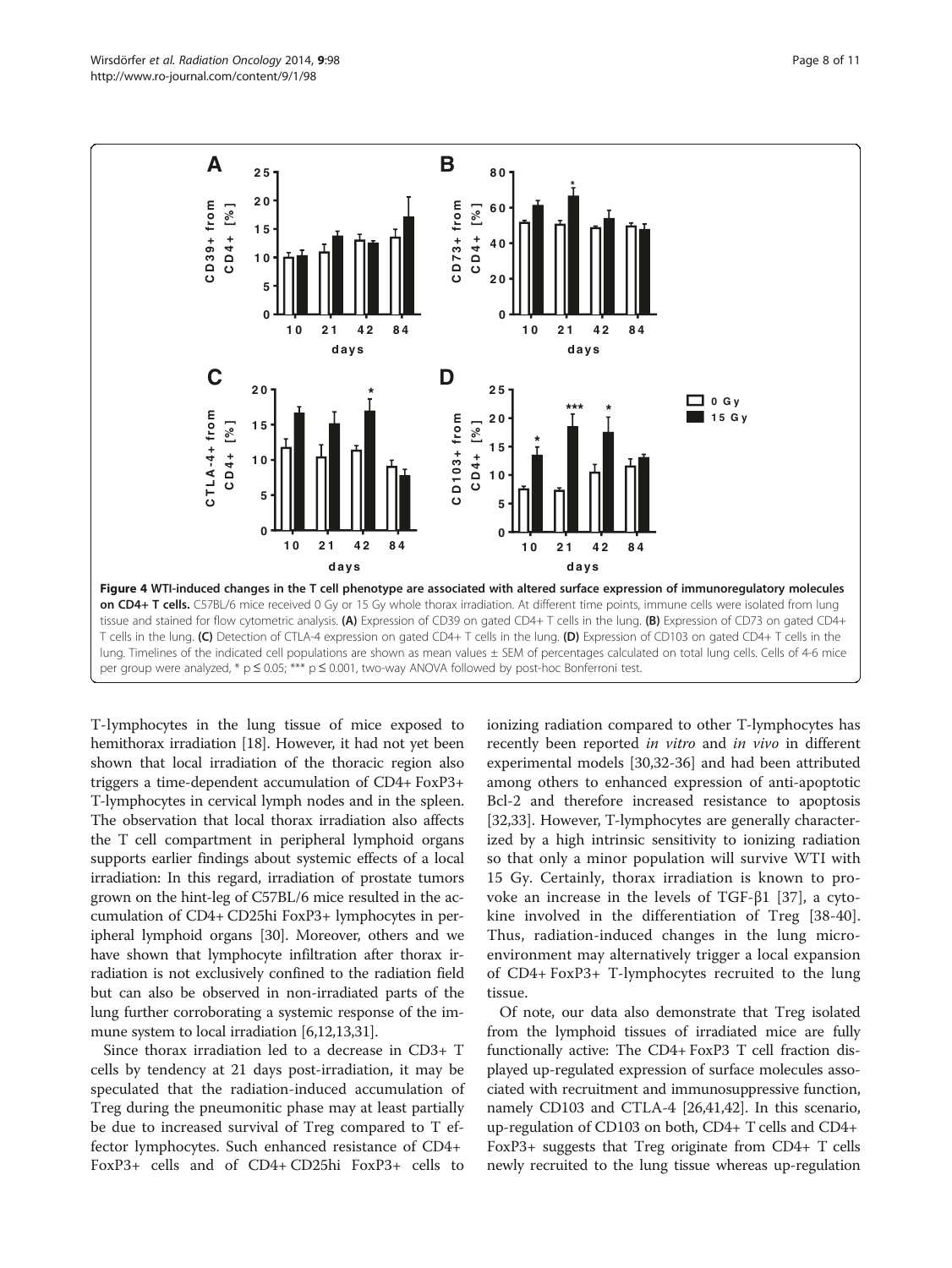<span id="page-8-0"></span>

of the adenosinergic ectoenzyme CD73 hints to immunosuppressive activity of the CD4+ FoxP3+ Treg via extracellular generation of adenosine from adenine nucleotides [[24,25,43\]](#page-10-0). Our observation may provide an explanation for the suggested role of adenosine as an important mediator of tissue protection from radiation-induced injury [[44,45](#page-10-0)]. Finally, the CD4+ FoxP3+ T cells isolated from irradiated mice exhibited a pronounced suppression of T effector cell proliferation that was comparable to the suppression exhibited by Treg isolated from cervical lymph nodes and spleen of sham controls.

Up to now only sparse data are available about the radiation-induced accumulation of Treg and contradictory data have been published regarding their function in the regulation of local and systemic responses to ionizing radiation. Consistent with our findings, numbers of lymphocyte subsets in peripheral blood, lymph nodes, spleens and thymuses of C57BL/6 mice decreased 2 weeks after

exposure to TBI with 5 Gy, whereas the fractions of CD4+ CD25hi and CD4+ CD25hi FoxP3+ T cells in the CD4+ T cell compartment increased [\[32](#page-10-0)]. Though CD4+ CD25hi Treg turned out to be functional, the authors claimed a reduced immunosuppressive activity compared to Treg isolated from non-irradiated mice. Similarly, the fraction of CD4+ FoxP3+ T cells within the proliferating CD4+ T cell pool increased in response to TBI with 2 Gy but these cells displayed a reduced capacity to suppress T effector cell proliferation [[33\]](#page-10-0). In line with these in vivo observations, human Treg isolated from the peripheral blood of healthy donors displayed a dosedependent reduction in proliferation and immunosuppressive capacity upon *in vitro* irradiation compared to non-irradiated controls [\[46](#page-10-0)]. In contrast, though local irradiation of the legs of C57BL/6 mice bearing subcutaneous tumors also led to a rapid and transient increase of CD4+ FoxP3+ and CD4+ CD25hi FoxP3+ T cells in the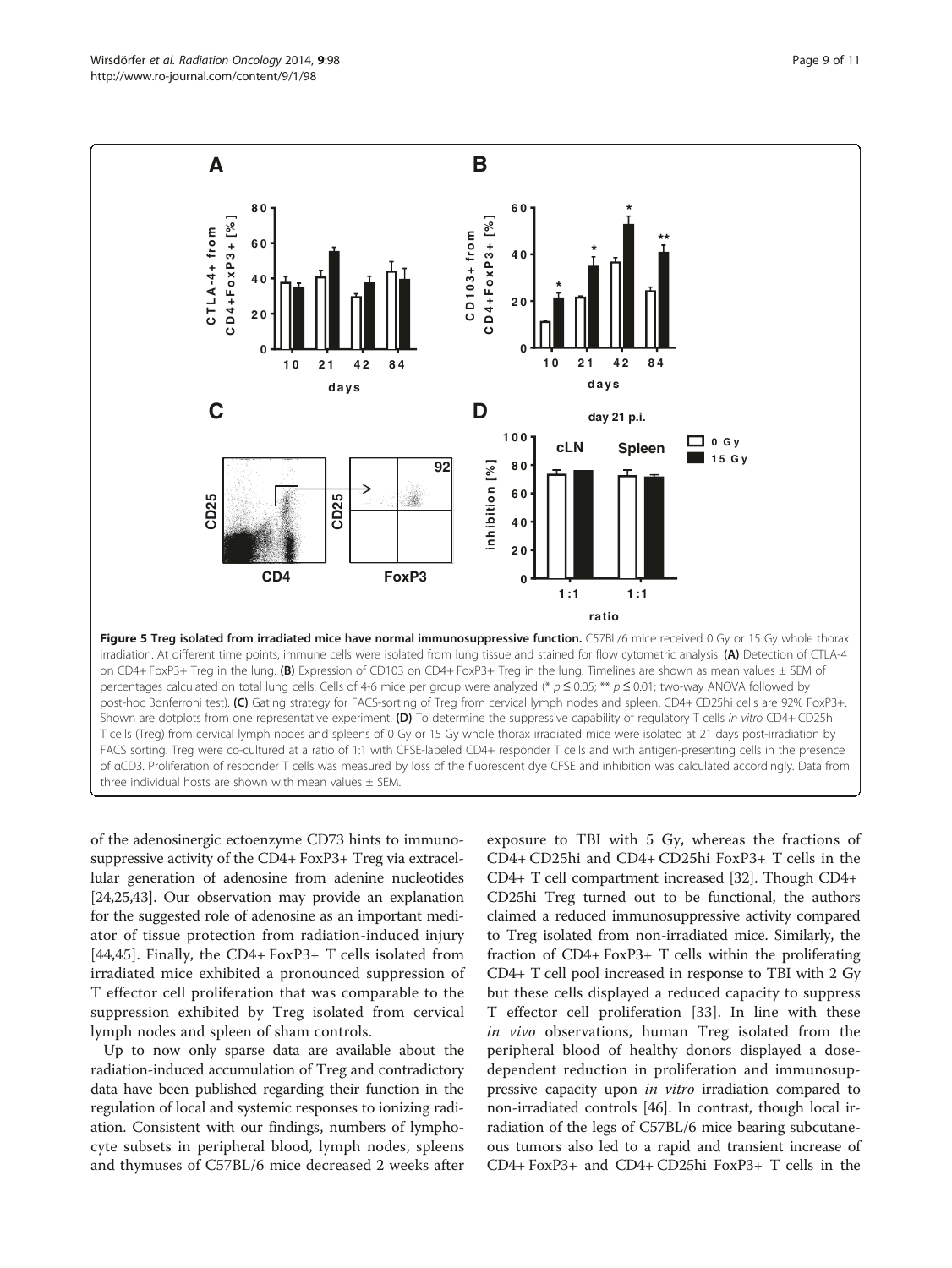<span id="page-9-0"></span>lung and peripheral lymphoid organs, functional activity of these CD4+ FoxP3+ cells exposed to ionizing radiation in vivo was not affected in this experimental setting which is consistent with our present findings [\[30\]](#page-10-0). Altogether, these data indicate that transient local and systemic accumulation of CD4+ FoxP3+ Treg seems to constitute a common immune response to irradiation in vivo, though the kinetics and the functional state may depend on the radiation dose and the target tissue, respectively.

In general, Treg induced in the periphery may be considered as readout for the initiation of cytotoxic effector T cell responses known to play a key role in the maintenance of immune homeostasis and the suppression of pro-inflammatory reactions [\[19,47](#page-10-0)]. We therefore speculate that accumulation of Treg upon local irradiation contributes to the control of radiation-induced pneumonitis. Functional Treg may be required to keep in check effector cells of the innate and adaptive immune system, e.g.  $T_H1$ ,  $T_H$ 17 cells, thereby limiting inflammation-associated tissue damage and balancing tissue homeostasis [\[18,48-50\]](#page-10-0).

However, when considering to target Treg for modulating the outcome of radiation-induced normal tissue toxicity it has to be taken into account that CD4+ FoxP3+ Treg may have a distinct contribution for shaping the immune response during the pneumonitic phase, which has many characteristics of acute inflammation, and the fibrotic phase characterized by chronic inflammation and tissue repair with excessive deposition of extracellular matrix and remodeling of the lung architecture, respectively [[51\]](#page-10-0). In this regard, Treg dampened lung inflammation in a model of silica-induced lung disease, whereas depletion of this cell population attenuated lung fibrosis through maintenance of a  $T_H1$ -dominated pro-inflammatory state [[52](#page-10-0)]. We assume that the action of Treg in the context of radiation-induced lung disease may be similarly complex and requires further definition.

## Conclusion

Whole thorax irradiation exerts a dual effect on the adaptive immune system characterised by local immunoactivation and systemic immunosuppression. Moreover, local irradiation of the thoracic region led to a local and systemic expansion of immunosuppressive CD4+ FoxP3+ cells during the early pneumonitic phase. We speculate that these cells are needed to restrain the local cytotoxic effector T cell response induced in the lung in response to ionizing radiation thereby limiting excessive inflammation-associated lung damage and reestablishing tissue homeostasis. Further investigations shall identify the origin of these cells and the mechanisms governing their local and systemic accumulation. Moreover, the identification of the role of Treg during radiation-induced pneumonitis and fibrosis is required if we aim to exploit radiation-induced immune changes

for developing effective strategies to prevent or treat radiation-induced adverse effects in the lung.

#### Abbreviations

APC: Antigen presenting cell; BALF: Bronchoalveolar lavage fluid; CD39: Ectoapyrase; CD73: 5′Ectonucleotidase; CFSE: Carboxyfluorescein succinimidyl ester; cLN: Cervical lymph node; CTLA-4: Cytotoxic T-Lymphocyte Antigen 4; FoxP3: Forkhead box protein 3; Gy: Gray; IL: Interleukin; IMRT: Intensitymodulated radiation therapy; LNC: Lymph node cells; RAG2: Recombinationactivating gene 2; TBI: Total body irradiation; TGF-β: Transforming growth factor beta; TLC: Total lung cells; Treg: Regulatory T cells; TSC: Total spleen cells; WT: Wild type; WTI: Whole thorax irradiation.

#### Competing interest

No competing interest does exist for any of the authors.

#### Authors' contributions

VJ and FW conceived the study. FW, FC, MN and SdL participated in data collection. VJ and FW performed statistical analysis, data evaluation, and drafted the manuscript. LL helped in the experimental setup and drafting the manuscript. AW and MS critically revised the manuscript. All authors read and approved the final manuscript.

#### Acknowledgements

We thank Dr. Ali Sak and Michael Groneberg for support with the irradiation of mice, and Eva Gau for excellent technical support. The work was supported by grants of the DFG (GRK1739/1) and of the BMBF (ZISS - FKZ: 02NUK024-D).

#### Author details

<sup>1</sup>Department of Molecular Cell Biology, Institute of Cell Biology (Cancer Research), Medical Faculty, University of Duisburg-Essen, Virchowstrasse 173, 45122, Essen, Germany. <sup>2</sup> Department of Infection Immunology, Institute of Microbiology, Medical Faculty, University of Duisburg-Essen, Essen, Germany. <sup>3</sup>Department of Radiotherapy, Medical Faculty, University of Duisburg-Essen, Essen, Germany.

#### Received: 15 January 2014 Accepted: 9 April 2014 Published: 25 April 2014

#### References

- 1. Ghafoori P, Marks LB, Vujaskovic Z, Kelsey CR: Radiation-induced lung injury. Assessment, management, and prevention. Oncology (Williston Park) 2008, 22(1):37–47. discussion 52-33.
- 2. Tsoutsou PG, Koukourakis MI: Radiation pneumonitis and fibrosis: mechanisms underlying its pathogenesis and implications for future research. Int J Radiat Oncol Biol Phys 2006, 66(5):1281–1293.
- 3. Kristensen CA, Nottrup TJ, Berthelsen AK, Kjaer-Kristoffersen F, Ravn J, Sorensen JB, Engelholm SA: Pulmonary toxicity following IMRT after extrapleural pneumonectomy for malignant pleural mesothelioma. Radiother Oncol J European Soc Therap Radiol Oncol 2009, 92(1):96–99.
- 4. Graves PR, Siddiqui F, Anscher MS, Movsas B: Radiation pulmonary toxicity: from mechanisms to management. Semin Radiat Oncol 2010, 20(3):201–207.
- 5. Travis EL, Vojnovic B, Davies EE, Hirst DG: A plethysmographic method for measuring function in locally irradiated mouse lung. British J Radiol 1979, 52(613):67–74.
- 6. Eldh T, Heinzelmann F, Velalakan A, Budach W, Belka C, Jendrossek V: Radiation-induced changes in breathing frequency and lung histology of C57BL/6J mice are time- and dose-dependent. Strahlentherapie und Onkologie: Organ der Deutschen Rontgengesellschaft [et al] 2012, 188(3):274–281.
- 7. Chiang CS, Liu WC, Jung SM, Chen FH, Wu CR, McBride WH, Lee CC, Hong JH: Compartmental responses after thoracic irradiation of mice: strain differences. Int J Radiat Oncol Biol Phys 2005, 62(3):862-871.
- 8. O'Brien TJ, Letuve S, Haston CK: Radiation-induced strain differences in mouse alveolar inflammatory cell apoptosis. Can J Physiol Pharmacol 2005, 83(1):117–122.
- 9. Trott KR, Herrmann T, Kasper M: Target cells in radiation pneumopathy. Int J Radiat Oncol Biol Phys 2004, 58(2):463–469.
- 10. Rube CE, Uthe D, Wilfert F, Ludwig D, Yang K, Konig J, Palm J, Schuck A, Willich N, Remberger K, Rübe C: The bronchiolar epithelium as a